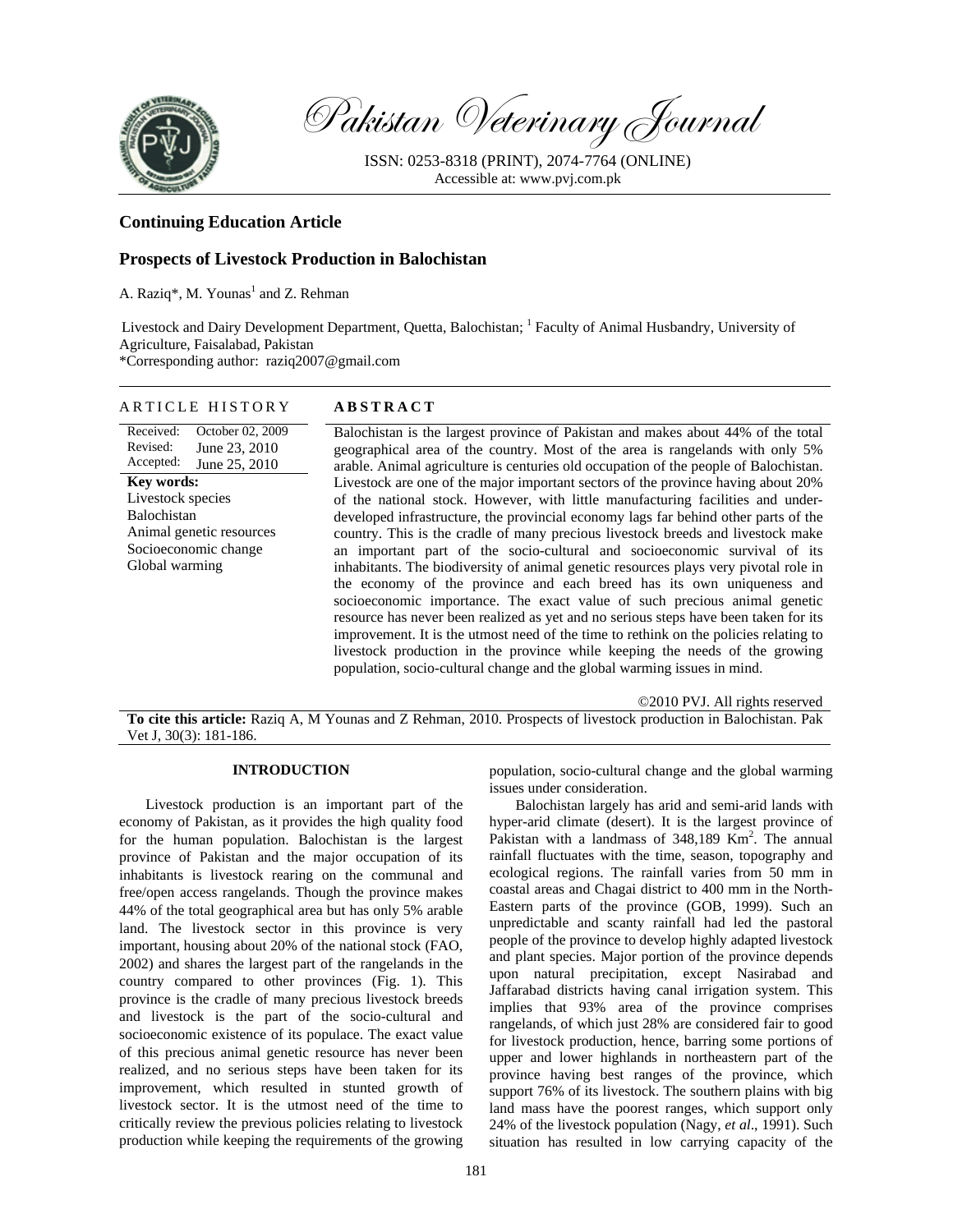rangelands and cannot support livestock round the year, necessitating seasonal migration of nomadic and seminomadic graziers. Sheep make the major portion of livestock population, followed by goats, cattle, donkeys, camels and horses.

Majority of the human population reside in rural areas and their social structure is based on tribal system. Each tribe and community has its own habitat with specific characteristics, which drives the needs of the people and characterizes the breeds of the livestock species. The province thus possesses a wide variety of animal genetic resources with diverse characteristics that enable these breeds to live in the hard and arid environment of the province. These breeds are versatile, highly adapted to their relevant environment and are used as a means to provide healthy and continuous food on one hand and to combat growing desertification and global warming on the other hand (Table 1). Table 1 also indicates the multipurpose role of animal genetic resources in Balochistan. It is the utmost need of the time to give a SOS (save our soul) call to save such a valuable animal biodiversity along with its habitat, ecosystems and the keepers of these breeds. Livestock keepers developed and evolved these breeds in the long and hard days of the history and pooled the genes of their liking and needs in the form of livestock breeds. Hence, any policy making without sharing the views of the livestock breeders will be void of the ground facts and realities and will not be fruitful like the previous efforts done in this regard.

**Table 1: Multipurpose domestic animals produced in Balochistan** 

| Type of | Produce        |                |  |      |  |  |  |
|---------|----------------|----------------|--|------|--|--|--|
| animal  | <b>Draught</b> | Wool/Hair Milk |  | Meat |  |  |  |
| Camel   |                |                |  |      |  |  |  |
| Horse   |                |                |  |      |  |  |  |
| Sheep   |                |                |  |      |  |  |  |
| Goat    |                | $^+$           |  |      |  |  |  |
| Cattle  |                |                |  |      |  |  |  |
| Donkey  |                |                |  |      |  |  |  |

Adapted from Raziq (2008).

Many constraints and problems exist which adversely affect livestock production trends and had never been addressed accordingly. In majority of the cases, the

flock/herd size in the province is small and its keepers are poor, uneducated and unskilled in the context of modern livestock production scenario prevailing globally. It must be very clear that we can't make place in the global livestock-marketing set-up on per unit productivity basis. No doubt, our herd size is small, productivity per animal is low, resources and facilities are scarce but our farmers produce environment friendly organic livestock products. It would be better if we struggle for getting a position in the global livestock business as producers of livestock being fed organic food, rather to stress on increasing per unit productivity or increasing livestock numbers and crossbreeding our national genetic resource with the exotic breeds which are prone to diseases in our environment. The productive and reproductive efficiency of exotic breeds in our environments is low and the medical and managemental cost is very high. High amount of foreign exchange is involved while importing high yielding exotic animals or their semen. Their adaptability and fulfilling their other requirements is another dilemma.

Though the local livestock are low yielding but they produce quality products in a very low input system. Their requirements are minimal and they survive in the hard dry environment of the province.

### **Status and trends of livestock**

Except buffaloes and crossbred cattle, all other livestock depend upon the rangelands. These ranges produce far lower than the actual potential, and do not fulfil the dietary requirements of the livestock. The worst situation is in the Southwestern parts of the province, while the northeastern part is comparatively better. Poor grazing conditions of the ranges are one of the major causes of the low productivity, hence the animals are prone to many contagious diseases and worm infestation. Only improving the range vegetation on the modern lines can bring an abrupt and basic change in the production level of the livestock. The recent past drought badly affected the productivity of rangelands and that of numbers of livestock. Though, the requirement of local livestock is low but the number still far outstrips the actual carrying capacity of the rangelands, which have 6 to 7 times more pressure than their carrying capacity (Table 2).

**Table 2: Annual feed requirement of range livestock of Balochistan** 

| <b>Species</b> | <b>Population</b><br>(Million) | <b>Livestock</b><br>unit<br>equivalent | Livestock<br>$unit*$<br>(Million) | <b>Annual feed</b><br>requirement<br>(M Kg) | <b>Feed share</b><br>by ranges<br>$(\%)$ | <b>Feed requirement</b><br>obtained from<br>ranges $(M Kg)$ |
|----------------|--------------------------------|----------------------------------------|-----------------------------------|---------------------------------------------|------------------------------------------|-------------------------------------------------------------|
| Cattle         | 1.1                            | 0.90                                   | 1.0                               | 3000                                        | 40                                       | 1200                                                        |
| Sheep          | 11.1                           | 0.07                                   | 0.7                               | 2100                                        | 90                                       | 1890                                                        |
| Goat           | 7.3                            | 0.06                                   | 0.4                               | 1200                                        | 95                                       | 1140                                                        |
| Camel          | 0.3                            | 0.80                                   | 0.2                               | 600                                         | 95                                       | 570                                                         |
| Donkey         | 0.4                            | 0.40                                   | 0.2                               | 600                                         | 95                                       | 570                                                         |
| Horse          | 0.03                           | 0.90                                   | 0.03                              | 90                                          | 10                                       | 9                                                           |
| Total          | 20.23                          |                                        | 2.53                              | 7590                                        | $- -$                                    | 5379                                                        |

Source: Developed from Livestock Census 1986, GOP & FAO Reports (1983).

∗ Animal requirements are calculated on the basis of dry roughages @ 3% of live weight.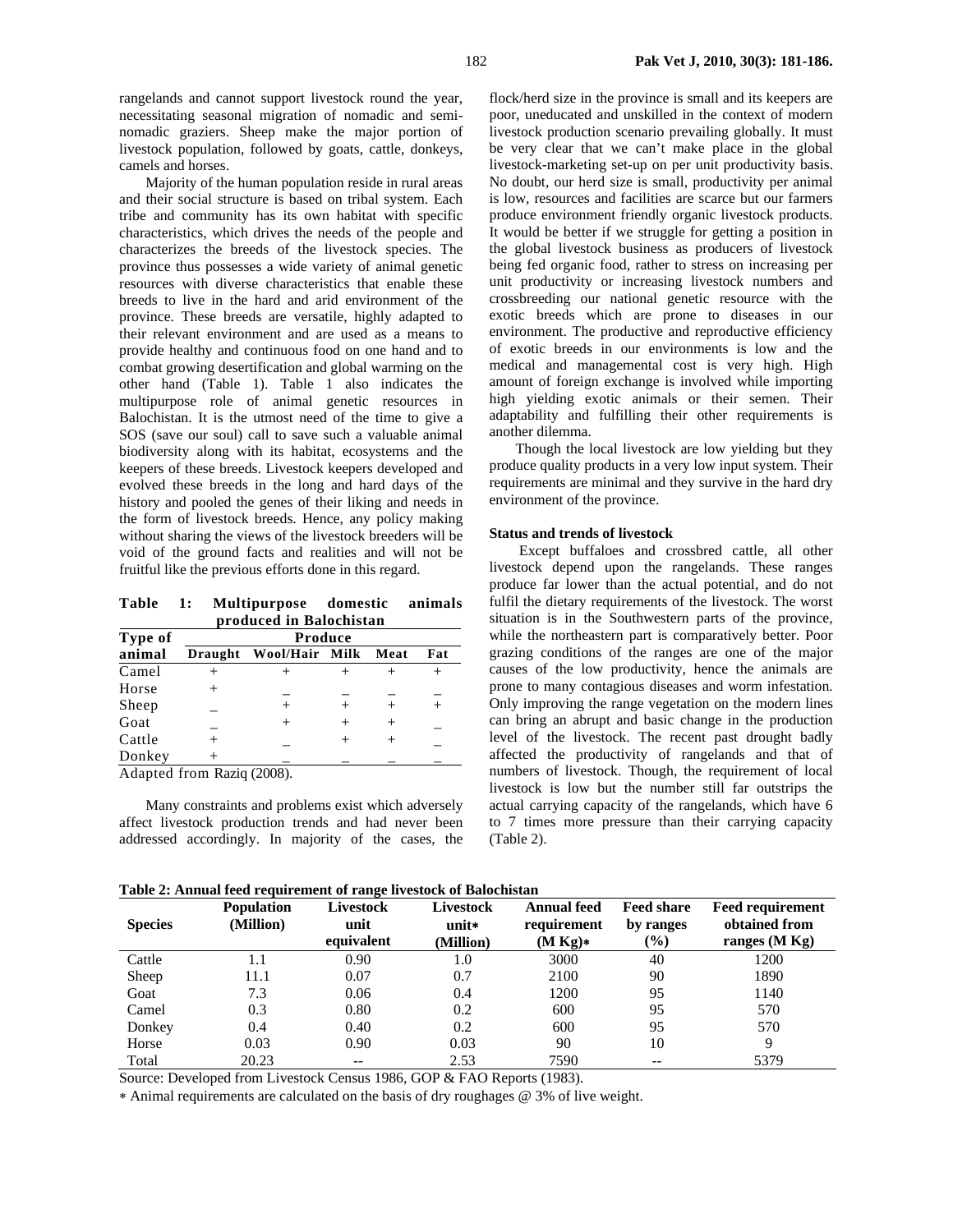**Table 3: Livestock population from 1955 to 2006 in Balochistan (millions).**

| <b>Animal species</b> | 1955  | 1960  | 1972  | 1976   | 1986   | 1996   | 2006   |
|-----------------------|-------|-------|-------|--------|--------|--------|--------|
| Cattle                | 0.295 | 0.643 | 0.482 | 0.684  | 1.157  | 1.341  | 2.253  |
| <b>Buffaloes</b>      | 0.026 | 0.026 | 0.022 | 0.033  | 0.063  | 0.161  | 0.319  |
| Sheep                 | 1.157 | 2.564 | 3.859 | 5.075  | 11.111 | 10.841 | 12.804 |
| Goats                 | 0.702 | 1.596 | 3.238 | 4.441  | 7.299  | 9.369  | 11.784 |
| Camels                | 0.070 | 0.086 | 0.185 | 0.212  | 0.349  | 0.339  | 0.379  |
| Horses                | 0.014 | 0.010 | 0.019 | 0.023  | 0.029  | 0.043  | 0.059  |
| Assess                | 0.061 | 0.099 | 0.171 | 0.244  | 0.370  | 0.383  | 0.471  |
| Mules                 | 0.002 | 0.004 | 0.001 | 0.001  | 0.004  | 0.006  | 0.006  |
| Poultry               | 0.283 | 0.454 | 1.183 | 1.958  | 3.295  | 4.637  | 5.911  |
| Total                 | 2.610 | 5.482 | 9.160 | 12.671 | 23.677 | 27.12  | 33.991 |



**Fig. 1: Area of rangelands in each province of Pakistan (Source: FAO, 2002).** 



**Fig. 2: Comparison of annual growth rate of livestock in Balochistan during two decades (1986-1996, 1996-2006).** 

In spite of many constraints, livestock are still considered as a bank on hooves and can be converted into cash in the case of crop failure, for the purchase of food and other household requirements. A family without livestock is considered to be the poorest. Other than their land, it is the last item that a family can sell.

Ownership and production system of livestock in Balochistan fall into four categories, viz; nomadic, seminomadic, sedentary and household. The ranges of the province fall under two types of property regimes: common property rangelands, and open access rangelands. Tribes with customary institutional arrangements traditionally own common property rangelands for their

sustainability and effective management, as is being practised in Zhob, Killa Saifullah and Musakhel districts of the province. Open access rangelands have unrestricted grazing and are usually in poor condition. These rangelands have been increasing in area, as common property rangelands have undergone degradation and have been abandoned by their owners.

Table 3 presents the trend of livestock population in Balochistan province (Kakar *et al*., 2008). The population of small ruminants in Balochistan (sheep 12,804,217; 48 %) and goats (11,784,711; 22 %) is still a significant portion of the total population of small ruminants in the country according to latest livestock census (ACO, 2006). It shows an enormous increase from previous census of 1996, where sheep population was 46% of the total population of the country.

Growth rate of various livestock species in Balochistan during two decades is shown in Fig. 2. A continuous increase in the population of buffaloes can be attributed to the establishment of more peri-urban dairy units in different towns of the province. The stock for such peri-urban dairy units is brought from provinces of Sindh and Punjab. Encouraging trend of increase in the cattle population seems to be due to popularisation of crossbred cows among farmers which is the result of programme for upgradation of indigenous nondescript and low yielding cattle through cross breeding (Artificial Insemination) by introducing blood of exotic high yielding milch breeds by the Provincial Livestock Department. Nominal rather static growth in the population in pack animals like camels and donkeys reflects the increasing use of modern transport. Presently, a small increase in sheep population as against negative growth during previous census of 1996 is due to more demand from consumers for animal protein. The people give good attention to sheep farming because of high prices of sheep and its docile nature. In spite of the deteriorating condition of rangeland vegetation, there is a constant increase in the number of goats which probably is due to the fact that goats can better withstand the feed shortage and are not selective browser like sheep.

#### **Challenges and constraints**

There are a number of constraints that affect the productivity of animals in the province, including diseases, scarcity of vegetation on ranges and poor marketing facilities. The policies relating to livestock are not always friendly and the pastoral people had never been kept in view while making policies about their livestock. In most of the cases, the experts who make the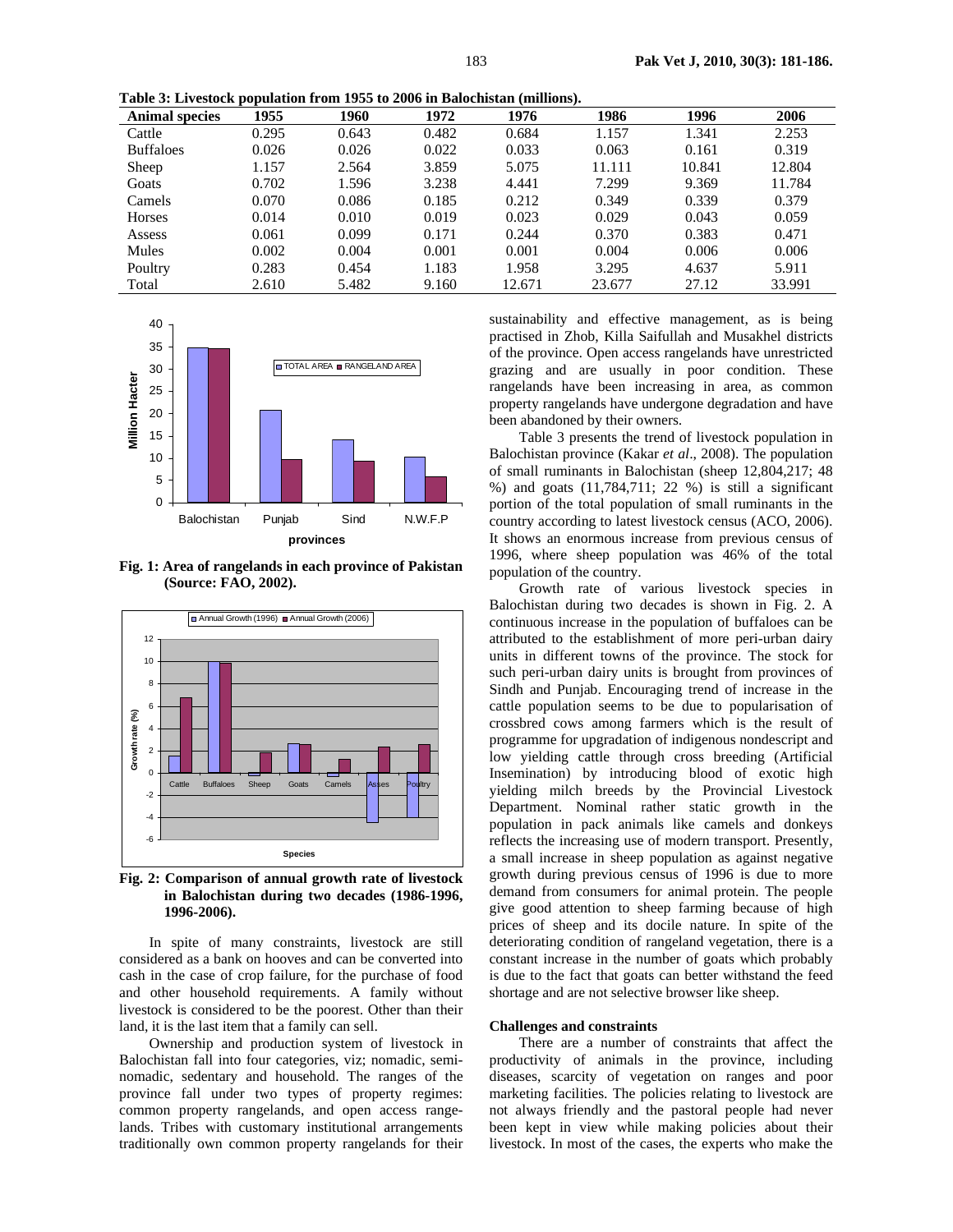policies, do not know about the actual scenario and nature of livestock production. No institution has been established for the livestock farmers, where they may either be trained according to the modern changes or their experience can be shared with the urban experts. One of the most important constraints in livestock production has been long lasting drought during 1994-2004 that caused feed scarcity. This scarcity badly affected fertility, weight gain of animals and caused diseases and production losses. It also increased cost of production and decreased breeder's interest. There are a number of technical, traditional, marketing and financial constraints to animal production. Some details are presented in the ensuing lines.

## **Production constraints**

The basic and radical constraint of livestock production (mainly ruminants) is the scarcity of vegetation. The ranges are already depleted and overgrazed, and deforestation and uprooting of the range vegetation is taking place fastly.

As a consequence of last drought, when the animals of the small farmers were perished, they started cutting the range vegetation to earn their daily needs. There is a fear that the situation will be worst in the coming decades. Rare research has been conducted on the improvement of rangelands and there is no research facility on fodder and other feed resources in the province.

The livestock production in the province is subsistence in nature and the number of animals with majority of the livestock producers ranges from 20 to 50. Hence, improvement on per head basis is difficult.

Lack of breeding policy is another major issue in livestock production in the province. A livestock policy has been chalked out in the recent years for the country but it does not have any legal binding. Livestock breeding issues and animal genetic management has been the core issue of animal agriculture at international forums in the recent years. It is globally accepted that local breeds are the building stones and the precious animal genetic resource that must be judiciously maintained.

The milk demand of the urban and semi-urban (large villages near the towns) dwellers is usually fulfilled by the peri-urban milk production system; buffaloes and the crossbred cattle are used for this purpose. Foot and mouth disease and low reproductive efficiency are the major constraints of crossbred cattle, while silent heat and the arid environment are the major problems of the water buffalo brought from Sind and Punjab provinces.

#### **Marketing constraints**

The milk prices are very low in the urban area. Majority of the urban dwellers are not quality conscious because of the low income and other reasons. The milk is adulterated and sold at cheaper rates.

Controlled prices of milk and meat are another dilemma of the livestock marketing. The Municipal authorities fix the prices without keeping in view the production cost.

The traditional butchers produce the skins and hides without any care for their quality. No proper tools and techniques are being used while removing the skins/hides. Cuts and other aberrasions deteriorate the quality of the

skins/hides which do not fetch good prices (Mahmood and Rodriguez, 1991).

Livestock products like hair, wool and skins/hides have never been declared as niche products, which fetch very good prices internationally and are used as a tool for the conservation of the breeds and lifestyle of the producers of livestock.

Lack of infrastructure facilities in livestock marketing is one of the major issues of livestock business. Animals are still sold in the open area locally known as Ganj. There are no weighing, watering, feeding, shelter and health facilities in the Ganj (Raziq *et al*., 2008).

Lack of value addition facilities to make livestock a more profitable enterprise is an important issue. In the international scenario, livestock products are value added and very precious products are produced, keeping in view the liking and eating behaviour of the people. Some flavours and colours are added to improve their preferences for consumption. The goat and camel milk with value addition has high demand in international markets.

### **Institutional constraints**

Poor planning due to deficiencies in data and untrained staff and lack of coordination between the livestock keepers and the experts are big constraints for livestock development. The policies are planned in the cities while the needs of the farmers are not kept in mind.

Poor animal production extension programmes are lethal for the livestock production. Policies are applied without taking feed back from the farmers. Usually, the extension workers belong to the urban masses and do not know how to negotiate with the rural people and most of the time they consider the livestock producers as third grade citizens having very poor knowledge about livestock.

Animal breeding is the main driving factor of the livestock policy. There is no institution in the province to undertake research on the breeding issues of the local breeds. In fact, livestock improvement is only possible through improvement in the feeding and breeding of the stock and there is no institution to effectively handle these issues in the province.

Farmers training facilities are rare in the province and the institutes for the technicians mostly lack knowledge about the production issues of livestock. The technical staff is trained only for animal health services and there is no training for the breeding, feeding and management aspects as well as production extension services.

Livestock keepers are usually neglected while making any policy and they are rarely granted with credits for uplifting their enterprises. Due to inactive role of credit institutions towards small livestock farmers, the credits are granted to the influential people, discouraging the real stockmen.

There is lack of coordination with crop extension services in fodder production and forestry people in the development and management of rangelands (FAO, 1987). Rangelands are in the control of Forestry Department and there is no coordination between the Livestock & Dairy Development Department and Forestry Department. The Forestry Department makes policies for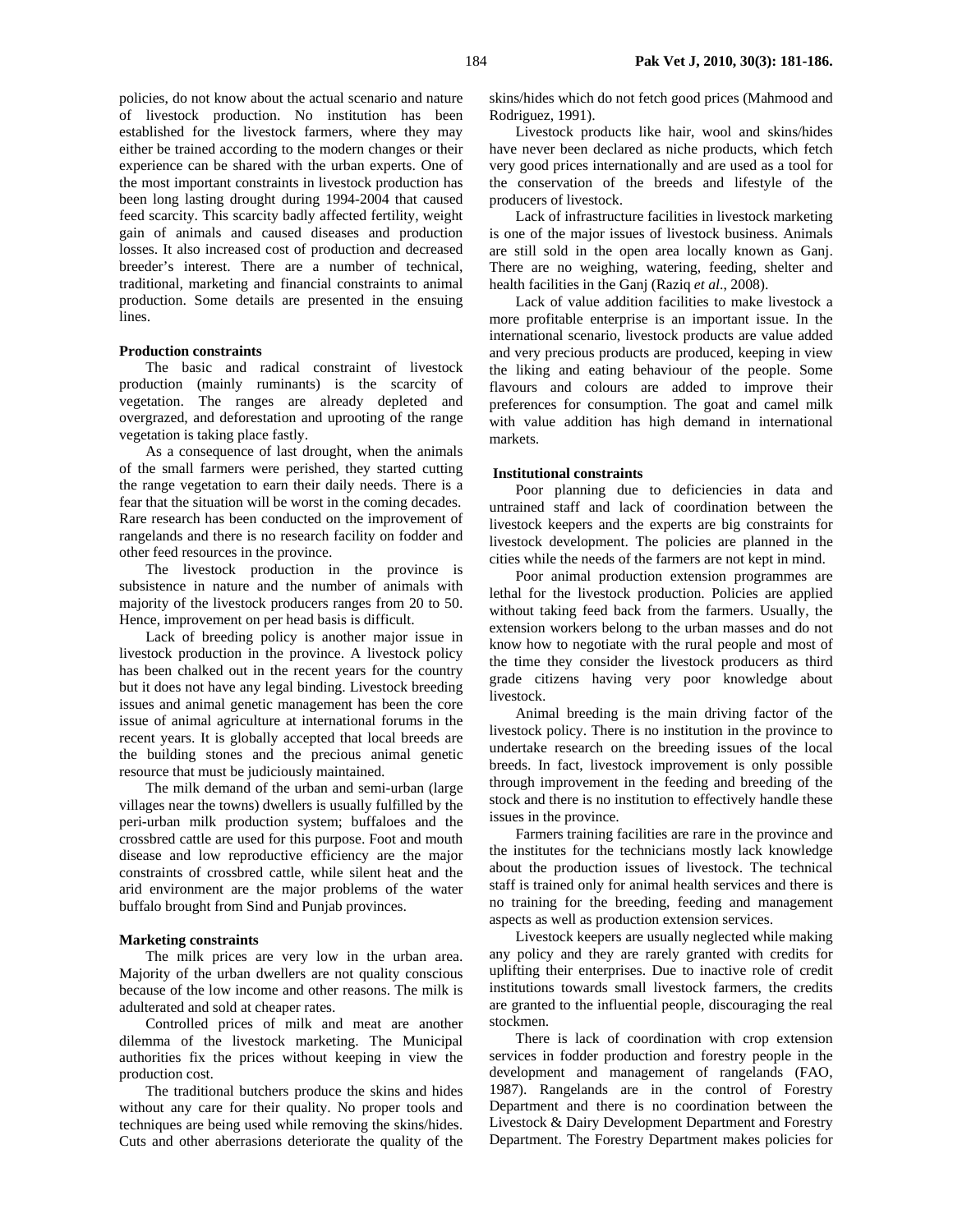the rangelands development and livestock issues are rarely addressed in their policies.

## **Potentials (revenue and employment)**

Raising livestock is one of the major activities and economic sources of livelihood for people living in the rural areas of Balochistan. A significant portion of national livestock population, particularly small ruminants, is reared in this part of the country (sheep 48% and goats 22% of the national flock). About 75% people of the province are dependent on agriculture and livestock, mixed farming being only sustainable (ACO, 2006).

Livestock provide the best quality food in the form of animal products like milk, meat and eggs. They also provide motive power for farm operations and transportation, especially in the poor infrastructure parts of the province.

Wool, hair, hides, skins and numerous other animal bi-products also fulfil the needs of mankind. The manure produced by the livestock makes an important contribution to the maintenance of soil fertility.

Livestock by-products form precious components of foreign exchange earnings through export of wool, carpets and leather products in addition to cottage industries within the country and a huge set up of market chains.

Animals are also considered a financial security and can be converted into cash by selling a few animals to purchase food and other household requirements in the case of crop failure. Animals are also used for bridal dowry, to pay debts and to meet several other emergent situations.

Contribution of livestock sub-sector to the economy in Balochistan far exceeds other sub sectors of agriculture. Livestock contribute more than 50% towards agriculture share in the provincial economy, which in turn occupies about 52% share in the provincial Gross Domestic Product (Pakistan Economic Survey, 2007-08).

#### **Livestock sector, an attractive avenue for investment**

As discussed earlier, though per head productivity of our livestock is low compared to the commercial livestock breeds but their products are quality rich and organic in nature. In most of the cases, various types of livestock in the province graze on natural vegetation, which have the medicinal peculiarities, for example camels browse the saltiest (*Halloxylon spp*) and bitter taste (*Artimesia spp*) plants (Noor, 1989). Our livestock products are health friendly and free of any drug residues and thus can attract more consumers from the European countries and Middle East, where the people are highly health and quality conscious.

Meat is the major product of local livestock breeds and possibly may be used as the largest enterprise of the livestock industry in the province. Bibrik breed is the major mutton producing breed of sheep in the province and its meat is highly appreciated by the consumers for its taste and tenderness. In this connection, establishment of a modern slaughterhouse at Rakhni for slaughtering and processing organic sheep meat for export can be a good source of investment for the investors. Rakhni is the centre of the Bibrik sheep producing area and is the main market. It is well connected by roads to the adjoining areas of Kohlu, Barkhan, Musakhel and Zhob, which are

the main habitat of Bibrik sheep. The same area is the homeland of Kohi camel, hairy goat and Lohani cattle, which are also the potential sources of quality meat.

International trend of trading 'Halal' foods especially the meat and its increasing demand in Muslim countries offer a good opportunity. Balochistan possesses good prospects of entering into this trade. With global demand for livestock products, which is rising rapidly, the market for such foods presents exciting opportunities. This is a sector for our investors and needs to be looked into closely.

Production of beef and mutton and its export in the form of chilled carcases to Kingdom of Saudi Arabia and other Gulf States has already been initiated by a few firms availing the facilities of Metropolitan Slaughter Houses at Lahore and Karachi during weekly meatless days. In Balochistan, a modern slaughterhouse is needed to prepare Halal meat for export purpose and it may be initiated in the Rakni area, which is the hub of Bibrik sheep marketing and one of the important production areas.

Establishment of a cottage industry on new lines is another attraction for the investors. Balochistan is the home of many coloured sheep breeds. The preference for naturally coloured wool products is increasing in international markets. So, establishment of cottage industry on the modern lines, keeping in mind the international demands, will be helpful for the improvement of sheep industry. Camel wool produced in the North Eastern Balochistan is of high quality and has never been used before for cottage industry. New products like camel wool yarn, wall hangings and other rugs made from the naturally coloured wool are playing a major role in the conservation of local breeds in international scenario.

Leather products have a good market internationally and Balochistan is the main source of producing skins/hides of small ruminants and also a corridor for receiving skins and hides from southern Afghanistan and southeastern parts of Iranian Balochistan via Taftan gate way. This industry can be a good source of earning for the investors and way of consumption for the raw material of leather. Earmarking suitable chunks of land in the command areas of newly built dams like Mirani, Subakzai and Kachhi canal for livestock farming as joint ventures bringing in foreign investment can be considered by the provincial or federal governments.

In spite of the above facts, financial resources available with the provincial and even federal governments are distributed among various other sectors such as irrigation, roads and communication network on priority basis. Livestock receives the lowest priority in resource allocation.

#### **Conclusion**

Balochistan province is the habitat of very precious livestock genetic resources, which can be used judiciously for the economic uplift of the province in general and the livestock keepers in particular. Such a valuable genetic resource is the building block to meet future needs and can be used to combat the growing desertification and global warming. Balochistan has a vast land in the form of ranges, which rightly support the animal agriculture. A good team of professional experts in various disciplines